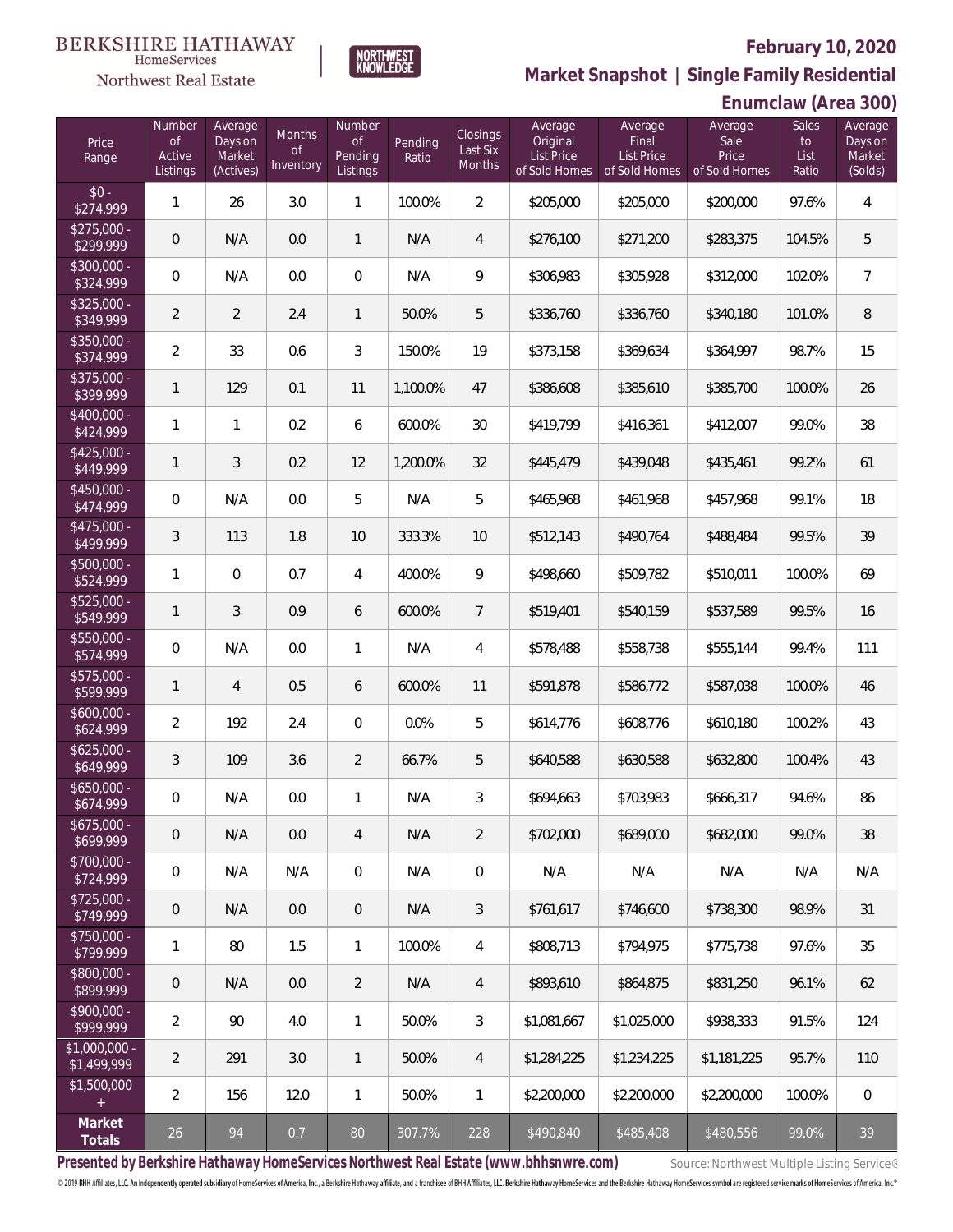**Auburn (Area 310)**



**Market Snapshot | Single Family Residential**

#### $\label{lem:sevices} \textsc{Home} \textsc{Service} \textsc{s}$ Northwest Real Estate

| Price<br>Range                | Number<br><b>of</b><br>Active<br>Listings | Average<br>Days on<br>Market<br>(Actives) | Months<br><b>of</b><br>Inventory | Number<br>of<br>Pending<br>Listings | Pending<br>Ratio | Closings<br>Last Six<br>Months | Average<br>Original<br>List Price<br>of Sold Homes | Average<br>Final<br>List Price<br>of Sold Homes | Average<br>Sale<br>Price<br>of Sold Homes | Sales<br>to<br>List<br>Ratio | Average<br>Days on<br>Market<br>(Solds) |
|-------------------------------|-------------------------------------------|-------------------------------------------|----------------------------------|-------------------------------------|------------------|--------------------------------|----------------------------------------------------|-------------------------------------------------|-------------------------------------------|------------------------------|-----------------------------------------|
| $$0 -$<br>\$224,999           | $\mathbf{1}$                              | 67                                        | 0.8                              | 0                                   | 0.0%             | 8                              | \$201,869                                          | \$197,487                                       | \$190,341                                 | 96.4%                        | 32                                      |
| $$225,000 -$<br>\$249,999     | $\mathbf{1}$                              | 5                                         | 0.9                              | $\mathbf{1}$                        | 100.0%           | $\overline{7}$                 | \$241,950                                          | \$241,243                                       | \$236,850                                 | 98.2%                        | 34                                      |
| $$250,000 -$<br>\$274,999     | $\overline{0}$                            | N/A                                       | 0.0                              | $\overline{4}$                      | N/A              | 8                              | \$264,706                                          | \$255,325                                       | \$263,450                                 | 103.2%                       | 26                                      |
| $$275,000 -$<br>\$299,999     | $\mathbf{1}$                              | 24                                        | 0.4                              | 6                                   | 600.0%           | 15                             | \$288,942                                          | \$283,206                                       | \$285,992                                 | 101.0%                       | 22                                      |
| \$300,000 -<br>\$324,999      | $\mathbf{1}$                              | 468                                       | 0.3                              | $\overline{4}$                      | 400.0%           | 20                             | \$307,798                                          | \$307,298                                       | \$314,438                                 | 102.3%                       | 6                                       |
| $$325,000 -$<br>\$349,999     | $\overline{2}$                            | 18                                        | 0.3                              | 8                                   | 400.0%           | 43                             | \$332,057                                          | \$330,639                                       | \$335,825                                 | 101.6%                       | 12                                      |
| \$350,000 -<br>\$374,999      | $\mathbf{1}$                              | 144                                       | 0.2                              | 9                                   | 900.0%           | 36                             | \$364,733                                          | \$361,094                                       | \$362,852                                 | 100.5%                       | 16                                      |
| $$375,000 -$<br>\$399,999     | $\overline{2}$                            | 266                                       | 0.3                              | 9                                   | 450.0%           | 38                             | \$390,169                                          | \$385,668                                       | \$385,697                                 | 100.0%                       | 47                                      |
| $$400,000 -$<br>\$424,999     | $\boldsymbol{0}$                          | N/A                                       | 0.0                              | $\mathfrak{Z}$                      | N/A              | 39                             | \$411,364                                          | \$408,335                                       | \$411,402                                 | 100.8%                       | 26                                      |
| $$425,000 -$<br>\$449,999     | $\overline{0}$                            | N/A                                       | 0.0                              | $\overline{4}$                      | N/A              | 31                             | \$435,069                                          | \$431,905                                       | \$435,468                                 | 100.8%                       | 17                                      |
| \$450,000 -<br>\$474,999      | $\overline{0}$                            | N/A                                       | 0.0                              | $\overline{4}$                      | N/A              | 18                             | \$464,011                                          | \$461,014                                       | \$461,742                                 | 100.2%                       | 28                                      |
| $$475,000 -$<br>\$499,999     | $\mathfrak{Z}$                            | 60                                        | 1.3                              | 5                                   | 166.7%           | 14                             | \$499,410                                          | \$488,835                                       | \$486,096                                 | 99.4%                        | 50                                      |
| \$500,000 -<br>\$524,999      | $\mathbf{1}$                              | $\overline{2}$                            | 0.3                              | 3                                   | 300.0%           | 23                             | \$520,830                                          | \$515,656                                       | \$511,574                                 | 99.2%                        | 34                                      |
| \$525,000 -<br>\$549,999      | $\mathbf{1}$                              | 3                                         | 0.5                              | 14                                  | 1,400.0%         | 13                             | \$544,577                                          | \$537,799                                       | \$537,457                                 | 99.9%                        | 62                                      |
| \$550,000 -<br>\$574,999      | $\overline{3}$                            | 24                                        | 1.3                              | $\overline{7}$                      | 233.3%           | 14                             | \$597,461                                          | \$565,911                                       | \$562,054                                 | 99.3%                        | 53                                      |
| \$575,000 -<br>\$599,999      | $\overline{4}$                            | 25                                        | 1.7                              | 6                                   | 150.0%           | 14                             | \$603,357                                          | \$589,661                                       | \$586,261                                 | 99.4%                        | 48                                      |
| $$600,000 -$<br>\$624,999     | $\overline{2}$                            | 8                                         | 1.7                              | $\overline{2}$                      | 100.0%           | $\overline{7}$                 | \$613,311                                          | \$607,596                                       | \$610,514                                 | 100.5%                       | 16                                      |
| $$625,000 -$<br>\$649,999     | 3                                         | 180                                       | 2.0                              | 5                                   | 166.7%           | 9                              | \$643,228                                          | \$638,128                                       | \$634,967                                 | 99.5%                        | 34                                      |
| $$650,000 -$<br>\$699,999     | 5                                         | 69                                        | 5.0                              | 5                                   | 100.0%           | 6                              | \$685,825                                          | \$667,992                                       | \$665,158                                 | 99.6%                        | 37                                      |
| \$700,000 -<br>\$799,999      | 6                                         | 156                                       | 6.0                              | 3                                   | 50.0%            | 6                              | \$763,158                                          | \$738,158                                       | \$734,000                                 | 99.4%                        | 65                                      |
| \$800,000 -<br>\$899,999      | 1                                         | 14                                        | 1.2                              | $\mathbf{1}$                        | 100.0%           | 5                              | \$948,400                                          | \$905,390                                       | \$868,000                                 | 95.9%                        | 133                                     |
| \$900,000 -<br>\$999,999      | 3                                         | 90                                        | 9.0                              | 1                                   | 33.3%            | $\overline{2}$                 | \$1,039,500                                        | \$1,027,000                                     | \$985,000                                 | 95.9%                        | 26                                      |
| $$1,000,000 -$<br>\$1,499,999 | 4                                         | 246                                       | 24.0                             | $\mathbf{1}$                        | 25.0%            | 1                              | \$1,099,950                                        | \$1,099,950                                     | \$1,030,000                               | 93.6%                        | 59                                      |
| $$1,500,000 -$<br>\$1,999,999 | 4                                         | 191                                       | 24.0                             | 0                                   | 0.0%             | $\mathbf{1}$                   | \$1,787,000                                        | \$1,787,000                                     | \$1,725,000                               | 96.5%                        | 450                                     |
| \$2,000,000<br>$+$            | $\mathbf{1}$                              | 168                                       | N/A                              | $\boldsymbol{0}$                    | 0.0%             | $\,0\,$                        | N/A                                                | N/A                                             | N/A                                       | N/A                          | N/A                                     |
| Market<br>Totals              | 50                                        | 113                                       | 0.8                              | 105                                 | 210.0%           | 378                            | \$442,804                                          | \$436,413                                       | \$436,416                                 | 100.0%                       | 32                                      |

Presented by Berkshire Hathaway HomeServices Northwest Real Estate (www.bhhsnwre.com) Source: Northwest Multiple Listing Service®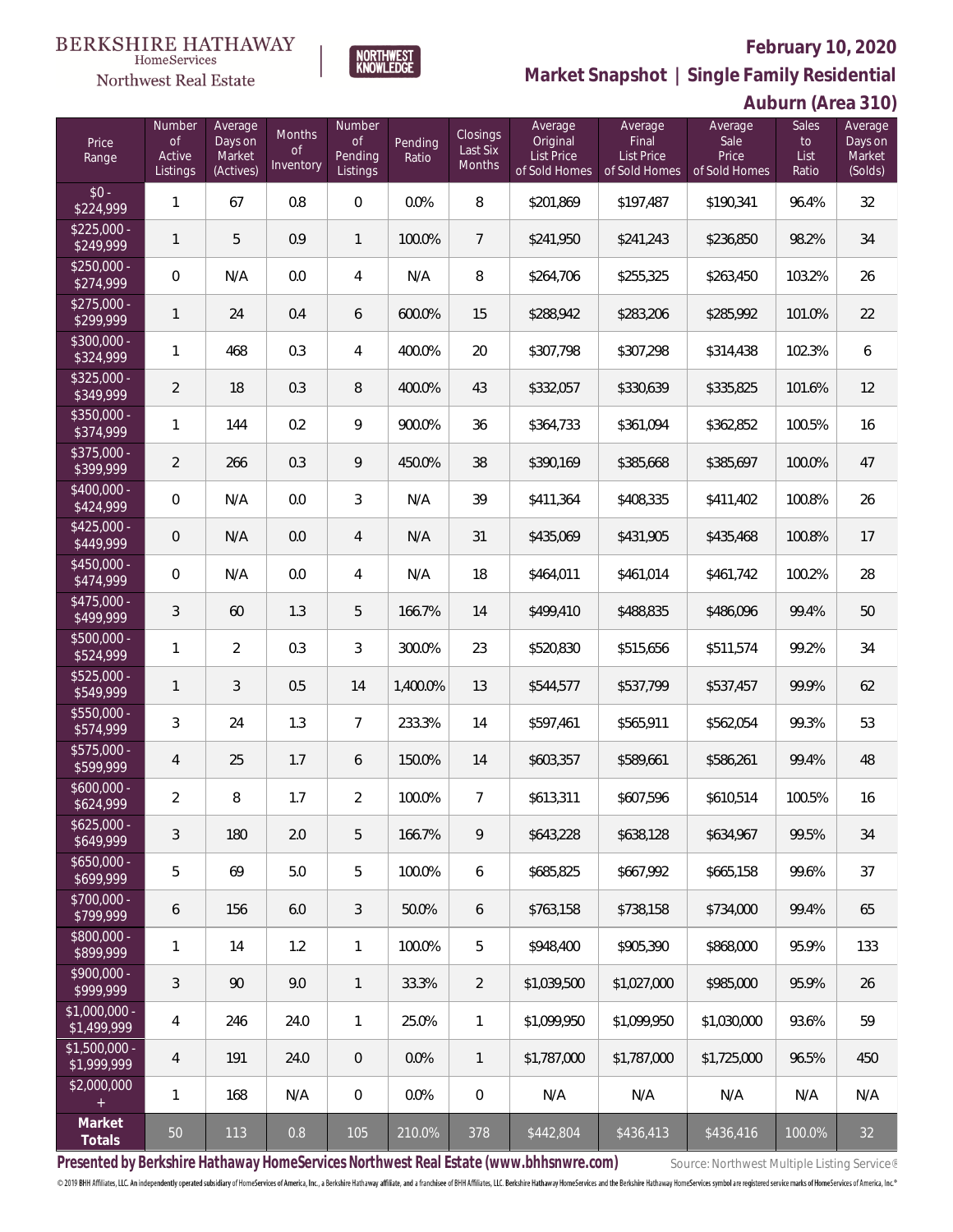#### **BERKSHIRE HATHAWAY**  $\label{lem:sevices} \textsc{Home} \textsc{Service} \textsc{s}$

### Northwest Real Estate

## **February 10, 2020**



# **Black Diamond/Maple Valley (Area 320) Market Snapshot | Single Family Residential**

| Price<br>Range                | Number<br><b>of</b><br>Active<br>Listings | Average<br>Days on<br>Market<br>(Actives) | <b>Months</b><br>$\circ f$<br>Inventory | Number<br>$\mathsf{of}$<br>Pending<br>Listings | Pending<br>Ratio | Closings<br>Last Six<br>Months | Average<br>Original<br><b>List Price</b><br>of Sold Homes | Average<br>Final<br><b>List Price</b><br>of Sold Homes | Average<br>Sale<br>Price<br>of Sold Homes | Sales<br>to<br>List<br>Ratio | Average<br>Days on<br>Market<br>(Solds) |
|-------------------------------|-------------------------------------------|-------------------------------------------|-----------------------------------------|------------------------------------------------|------------------|--------------------------------|-----------------------------------------------------------|--------------------------------------------------------|-------------------------------------------|------------------------------|-----------------------------------------|
| $$0 -$<br>\$299,999           | $\mathbf{1}$                              | 80                                        | 0.3                                     | $\overline{2}$                                 | 200.0%           | 21                             | \$286,005                                                 | \$279,745                                              | \$260,601                                 | 93.2%                        | 29                                      |
| $$300,000 -$<br>\$324,999     | $\mathbf 0$                               | N/A                                       | 0.0                                     | $\overline{2}$                                 | N/A              | 16                             | \$306,734                                                 | \$305,544                                              | \$309,461                                 | 101.3%                       | 9                                       |
| $$325,000 -$<br>\$349,999     | 0                                         | N/A                                       | 0.0                                     | $\overline{4}$                                 | N/A              | 10                             | \$339,190                                                 | \$329,945                                              | \$336,050                                 | 101.9%                       | 15                                      |
| $$350,000 -$<br>\$374,999     | $\mathbf 0$                               | N/A                                       | 0.0                                     | $\mathbf 0$                                    | N/A              | 16                             | \$359,009                                                 | \$356,790                                              | \$359,287                                 | 100.7%                       | 15                                      |
| $$375,000 -$<br>\$399,999     | 0                                         | N/A                                       | 0.0                                     | 6                                              | N/A              | 30                             | \$387,866                                                 | \$384,814                                              | \$386,691                                 | 100.5%                       | $20\,$                                  |
| $$400,000 -$<br>\$424,999     | $\overline{2}$                            | $\overline{4}$                            | 0.3                                     | 5                                              | 250.0%           | 41                             | \$410,854                                                 | \$405,232                                              | \$410,351                                 | 101.3%                       | $20\,$                                  |
| $$425,000 -$<br>\$449,999     | 6                                         | 23                                        | 0.7                                     | 20                                             | 333.3%           | 51                             | \$437,294                                                 | \$434,532                                              | \$435,261                                 | 100.2%                       | 25                                      |
| $$450,000 -$<br>\$474,999     | $\overline{2}$                            | 37                                        | 0.3                                     | 13                                             | 650.0%           | 46                             | \$463,573                                                 | \$459,138                                              | \$460,657                                 | 100.3%                       | 23                                      |
| $$475,000 -$<br>\$499,999     | 5                                         | 57                                        | 0.4                                     | 10                                             | 200.0%           | 70                             | \$493,189                                                 | \$487,835                                              | \$487,801                                 | 100.0%                       | 35                                      |
| $$500,000 -$<br>\$524,999     | 6                                         | 291                                       | 0.8                                     | 15                                             | 250.0%           | 44                             | \$526,495                                                 | \$517,768                                              | \$513,513                                 | 99.2%                        | 42                                      |
| $$525,000 -$<br>\$549,999     | 4                                         | 48                                        | 0.6                                     | 17                                             | 425.0%           | 42                             | \$549,000                                                 | \$539,438                                              | \$538,830                                 | 99.9%                        | 33                                      |
| $$550,000 -$<br>\$574,999     | $\overline{2}$                            | 19                                        | 0.3                                     | 14                                             | 700.0%           | 38                             | \$567,619                                                 | \$561,047                                              | \$559,965                                 | 99.8%                        | 34                                      |
| $$575,000 -$<br>\$599,999     | 9                                         | 48                                        | 1.3                                     | 21                                             | 233.3%           | 42                             | \$599,261                                                 | \$590,209                                              | \$590,540                                 | 100.1%                       | 62                                      |
| $$600,000 -$<br>\$624,999     | 9                                         | 77                                        | 1.9                                     | 10                                             | 111.1%           | 28                             | \$620,019                                                 | \$613,339                                              | \$611,840                                 | 99.8%                        | 48                                      |
| $$625,000 -$<br>\$649,999     | 12                                        | 53                                        | 3.6                                     | 15                                             | 125.0%           | 20                             | \$636,207                                                 | \$634,650                                              | \$635,449                                 | 100.1%                       | 32                                      |
| $$650,000 -$<br>\$674,999     | 5                                         | 54                                        | 1.8                                     | 6                                              | 120.0%           | 17                             | \$683,199                                                 | \$669,785                                              | \$664,554                                 | 99.2%                        | 53                                      |
| \$675,000 -<br>\$699,999      | $\mathfrak{Z}$                            | 195                                       | 0.9                                     | 13                                             | 433.3%           | 21                             | \$701,458                                                 | \$690,411                                              | \$686,748                                 | 99.5%                        | 47                                      |
| $$700,000 -$<br>\$724,999     | 4                                         | 134                                       | 1.8                                     | 16                                             | 400.0%           | 13                             | \$716,873                                                 | \$709,950                                              | \$711.015                                 | 100.1%                       | 44                                      |
| $$725,000 -$<br>\$749,999     | $\overline{2}$                            | 52                                        | 2.4                                     | 5                                              | 250.0%           | 5                              | \$729,960                                                 | \$739,560                                              | \$741,180                                 | 100.2%                       | 40                                      |
| $$750,000 -$<br>\$774,999     | 4                                         | 252                                       | 3.4                                     | $\mathbf{1}$                                   | 25.0%            | $\overline{7}$                 | \$720.393                                                 | \$718.690                                              | \$757,882                                 | 105.5%                       | 105                                     |
| $$775,000 -$<br>\$799,999     | 4                                         | 255                                       | 3.0                                     | 4                                              | 100.0%           | 8                              | \$786,325                                                 | \$790,324                                              | \$789.099                                 | 99.8%                        | 60                                      |
| $$800,000 -$<br>\$899,999     | 6                                         | 204                                       | 2.4                                     | 1                                              | 16.7%            | 15                             | \$854,826                                                 | \$850,555                                              | \$848.436                                 | 99.8%                        | 39                                      |
| $$900,000 -$<br>\$999,999     | 8                                         | 59                                        | 6.0                                     | $\overline{2}$                                 | 25.0%            | 8                              | \$968,967                                                 | \$963,048                                              | \$942,800                                 | 97.9%                        | 35                                      |
| $$1,000,000 -$<br>\$1,249,999 | $\overline{4}$                            | $\overline{7}$                            | 6.0                                     | 3                                              | 75.0%            | $\overline{4}$                 | \$1,149,950                                               | \$1,133,725                                            | \$1,139,671                               | 100.5%                       | 110                                     |
| \$1,250,000<br>$+$            | 10                                        | 133                                       | 12.0                                    | $\mathfrak{Z}$                                 | 30.0%            | 5                              | \$1,578,800                                               | \$1,578,800                                            | \$1,529,000                               | 96.8%                        | 48                                      |
| Market<br>Totals              | 108                                       | 101                                       | $1.0\,$                                 | 208                                            | 192.6%           | 618                            | \$539,551                                                 | \$533,707                                              | \$533,008                                 | 99.9%                        | $35\,$                                  |

Presented by Berkshire Hathaway HomeServices Northwest Real Estate (www.bhhsnwre.com) Source: Northwest Multiple Listing Service®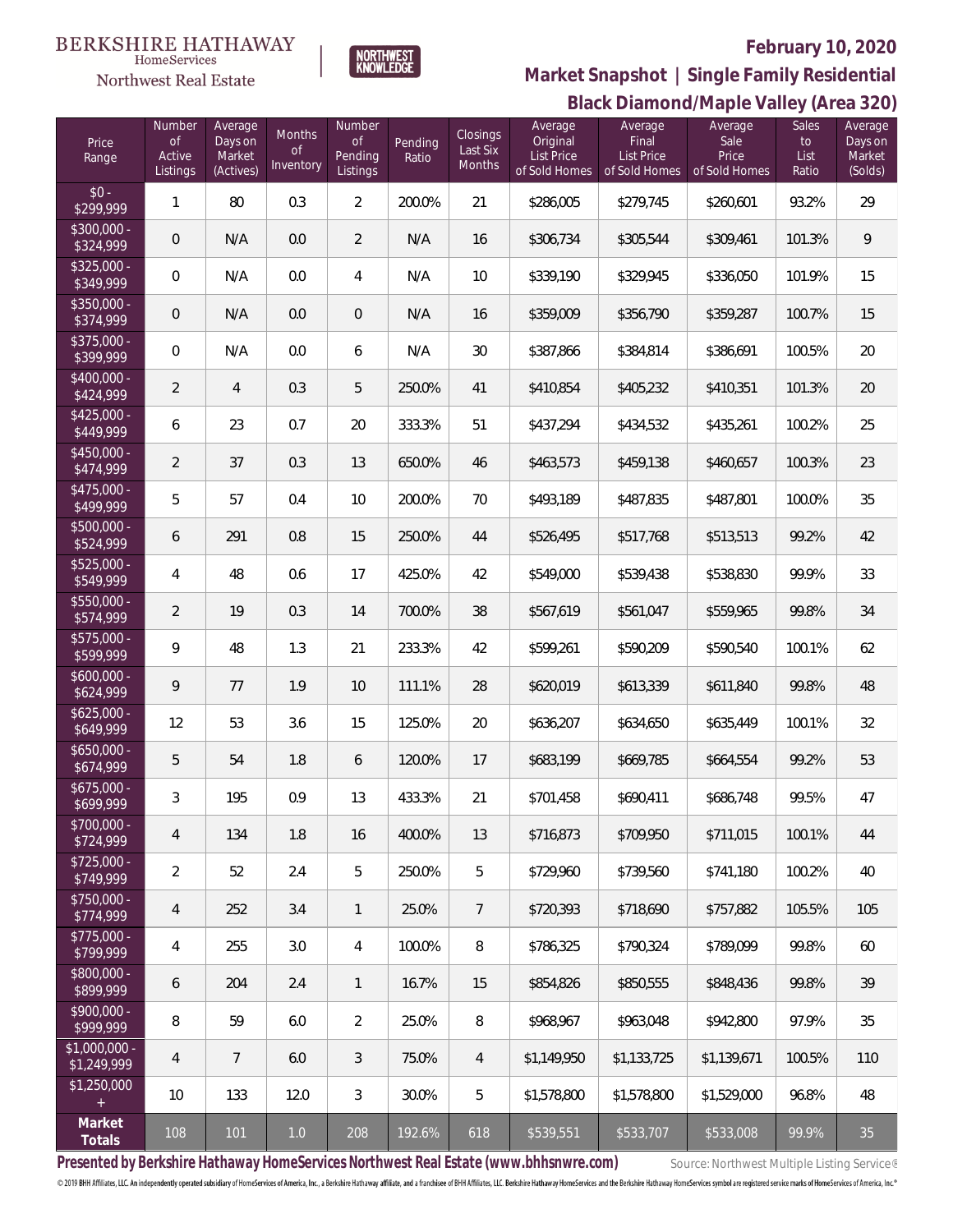

**NORTHWEST**<br>KNOWLEDGE

Northwest Real Estate

**Market Snapshot | Single Family Residential**

**Kent (Area 330)**

| Price<br>Range                | Number<br><b>of</b><br>Active<br>Listings | Average<br>Days on<br>Market<br>(Actives) | Months<br>0f<br>Inventory | Number<br>of<br>Pending<br>Listings | Pending<br>Ratio | <b>Closings</b><br>Last Six<br>Months | Average<br>Original<br>List Price<br>of Sold Homes | Average<br>Final<br>List Price<br>of Sold Homes | Average<br>Sale<br>Price<br>of Sold Homes | <b>Sales</b><br>to<br>List<br>Ratio | Average<br>Days on<br>Market<br>(Solds) |
|-------------------------------|-------------------------------------------|-------------------------------------------|---------------------------|-------------------------------------|------------------|---------------------------------------|----------------------------------------------------|-------------------------------------------------|-------------------------------------------|-------------------------------------|-----------------------------------------|
| $$0 -$<br>\$274,999           | $\mathbf{1}$                              | 4                                         | 0.9                       | $\Omega$                            | 0.0%             | $\overline{7}$                        | \$256,557                                          | \$250,129                                       | \$224,143                                 | 89.6%                               | 19                                      |
| $$275,000 -$<br>\$299,999     | $\mathbf{1}$                              | 31                                        | 1.2                       | $\mathbf{1}$                        | 100.0%           | 5                                     | \$318,690                                          | \$298,690                                       | \$287,800                                 | 96.4%                               | 30                                      |
| \$300,000 -<br>\$324,999      | 1                                         | $\overline{0}$                            | 0.4                       | $\mathbf 0$                         | 0.0%             | 16                                    | \$318,378                                          | \$311,179                                       | \$310,588                                 | 99.8%                               | 19                                      |
| $$325,000 -$<br>\$349,999     | $\mathbf{1}$                              | 24                                        | 0.4                       | 3                                   | 300.0%           | 14                                    | \$333,406                                          | \$333,613                                       | \$336,846                                 | 101.0%                              | 10                                      |
| \$350,000 -<br>\$374,999      | $\mathbf{1}$                              | 87                                        | 0.2                       | 3                                   | 300.0%           | 33                                    | \$364,438                                          | \$355,633                                       | \$360,667                                 | 101.4%                              | 15                                      |
| \$375,000 -<br>\$399,999      | $\overline{2}$                            | 88                                        | 0.3                       | 6                                   | 300.0%           | 47                                    | \$392,251                                          | \$388,256                                       | \$388,270                                 | 100.0%                              | 21                                      |
| $$400,000 -$<br>\$424,999     | $\mathbf{1}$                              | 4                                         | 0.2                       | 3                                   | 300.0%           | 40                                    | \$410,381                                          | \$407,682                                       | \$412,636                                 | 101.2%                              | 17                                      |
| $$425,000 -$<br>\$449,999     | $\mathfrak{Z}$                            | 5                                         | 0.4                       | 9                                   | 300.0%           | 50                                    | \$441,839                                          | \$434,544                                       | \$436,368                                 | 100.4%                              | 26                                      |
| $$450,000 -$<br>\$474,999     | $\overline{0}$                            | N/A                                       | 0.0                       | 9                                   | N/A              | 54                                    | \$465,800                                          | \$460,042                                       | \$460,795                                 | 100.2%                              | 26                                      |
| $$475,000 -$<br>\$499,999     | 5                                         | 18                                        | 0.6                       | 9                                   | 180.0%           | 54                                    | \$490,701                                          | \$486,444                                       | \$487,761                                 | 100.3%                              | 34                                      |
| \$500,000 -<br>\$524,999      | $\mathbf{1}$                              | 17                                        | 0.1                       | 3                                   | 300.0%           | 44                                    | \$517,528                                          | \$510,972                                       | \$510,102                                 | 99.8%                               | 33                                      |
| \$525,000 -<br>\$549,999      | $\mathbf{1}$                              | 236                                       | 0.2                       | 5                                   | 500.0%           | 35                                    | \$540,689                                          | \$537,596                                       | \$536,498                                 | 99.8%                               | 40                                      |
| \$550,000 -<br>\$574,999      | $\overline{4}$                            | 104                                       | 1.7                       | 10                                  | 250.0%           | 14                                    | \$586,874                                          | \$576,170                                       | \$563,113                                 | 97.7%                               | 69                                      |
| $$575,000 -$<br>\$599,999     | 12                                        | 96                                        | 3.1                       | 12                                  | 100.0%           | 23                                    | \$609,843                                          | \$594,321                                       | \$585,247                                 | 98.5%                               | 76                                      |
| $$600,000 -$<br>\$624,999     | 6                                         | 40                                        | 1.7                       | 5                                   | 83.3%            | 21                                    | \$621,506                                          | \$619,030                                       | \$611,169                                 | 98.7%                               | 30                                      |
| $$625,000 -$<br>\$649,999     | $\overline{4}$                            | 224                                       | 3.4                       | 5                                   | 125.0%           | $\overline{7}$                        | \$639,058                                          | \$642,554                                       | \$640,419                                 | 99.7%                               | 57                                      |
| $$650,000 -$<br>\$674,999     | $\mathfrak{Z}$                            | 98                                        | 1.8                       | $\overline{2}$                      | 66.7%            | 10                                    | \$675,270                                          | \$661,415                                       | \$656,480                                 | 99.3%                               | 72                                      |
| $$675,000 -$<br>\$699,999     | 6                                         | 45                                        | 2.0                       | 3                                   | 50.0%            | 18                                    | \$717,074                                          | \$695,632                                       | \$692,205                                 | 99.5%                               | 112                                     |
| \$700,000 -<br>\$749,999      | $\overline{2}$                            | 26                                        | 1.5                       | $\overline{2}$                      | 100.0%           | 8                                     | \$752,194                                          | \$726,700                                       | \$717,606                                 | 98.7%                               | 188                                     |
| \$750,000 -<br>\$799,999      | 3                                         | 64                                        | 3.6                       | 3                                   | 100.0%           | 5                                     | \$798,880                                          | \$788,870                                       | \$777,370                                 | 98.5%                               | 25                                      |
| \$800,000 -<br>\$899,999      | $\mathbf{1}$                              | 194                                       | 3.0                       | $\mathbf{1}$                        | 100.0%           | $\overline{2}$                        | \$834,975                                          | \$834,975                                       | \$825,000                                 | 98.8%                               | 14                                      |
| \$900,000 -<br>\$999,999      | 1                                         | 180                                       | N/A                       | $\overline{1}$                      | 100.0%           | $\mathbf 0$                           | N/A                                                | N/A                                             | N/A                                       | N/A                                 | N/A                                     |
| $$1,000,000 -$<br>\$1,249,999 | $\mathbf{1}$                              | 113                                       | 3.0                       | $\mathbf{1}$                        | 100.0%           | $\overline{2}$                        | \$1,199,425                                        | \$1,124,425                                     | \$1,050,000                               | 93.4%                               | 142                                     |
| $$1,250,000 -$<br>\$1,499,999 | $\mathbf 0$                               | N/A                                       | 0.0                       | $\,0\,$                             | N/A              | $\overline{2}$                        | \$1,412,450                                        | \$1,362,000                                     | \$1,352,500                               | 99.3%                               | 164                                     |
| \$1,500,000<br>$+$            | 4                                         | 97                                        | 24.0                      | $\mathbf 0$                         | 0.0%             | $\mathbf{1}$                          | \$1,998,000                                        | \$1,998,000                                     | \$1,685,000                               | 84.3%                               | 123                                     |
| Market<br>Totals              | 65                                        | 78                                        | 0.8                       | 96                                  | 147.7%           | 512                                   | \$495,700                                          | \$488,454                                       | \$486,456                                 | 99.6%                               | 37                                      |

Presented by Berkshire Hathaway HomeServices Northwest Real Estate (www.bhhsnwre.com) Source: Northwest Multiple Listing Service®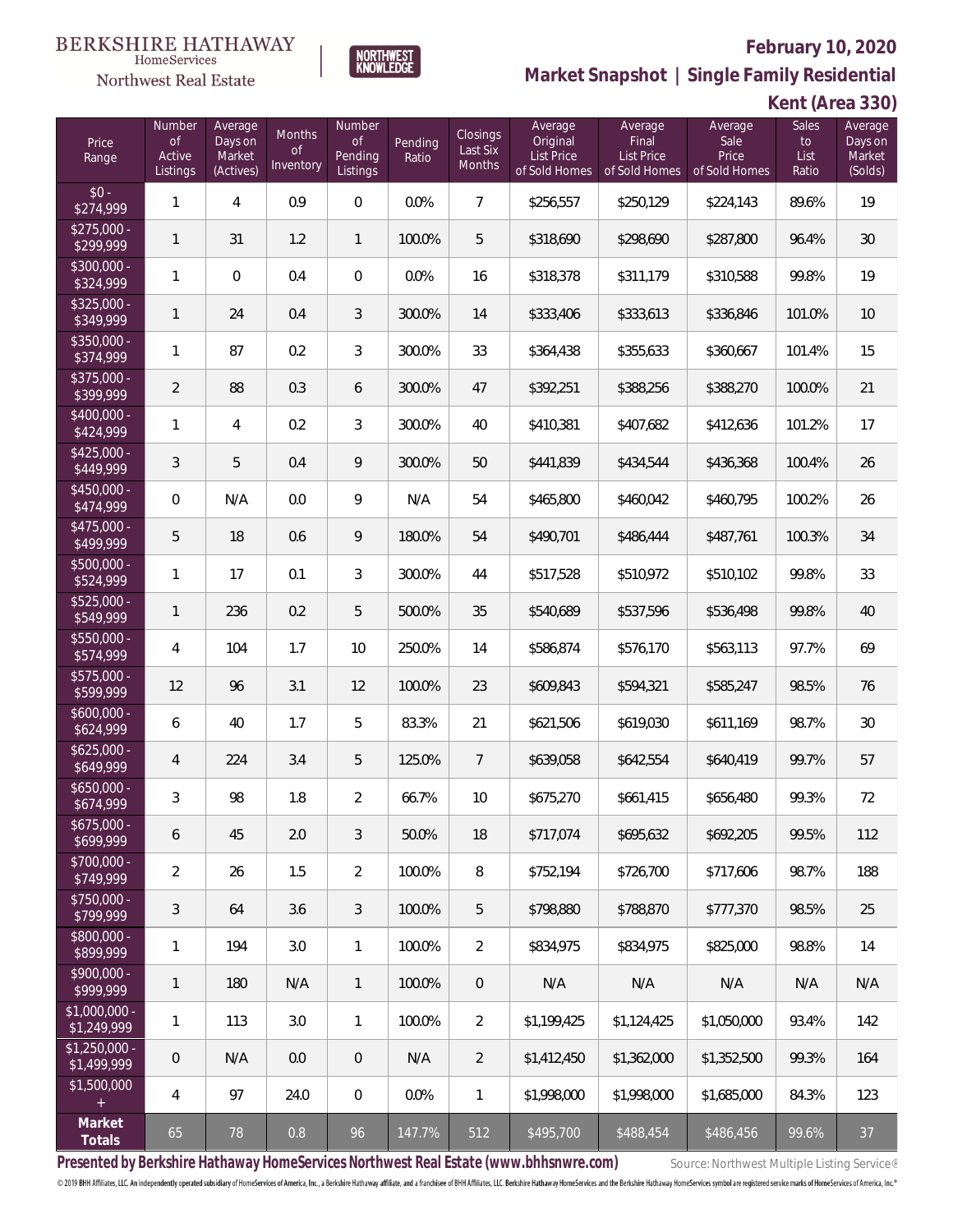

## **Renton/Benson Hill (Area 340) Market Snapshot | Single Family Residential**

| <b>HomeServices</b>   |  |
|-----------------------|--|
| Northwest Real Estate |  |

BERKSHIRE HATHAWAY

| Price<br>Range                  | Number<br>$\circ$ f<br>Active<br>Listings | Average<br>Days on<br>Market<br>(Actives) | Months<br><b>of</b><br>Inventory | Number<br><b>of</b><br>Pending<br>Listings | Pending<br>Ratio | <b>Closings</b><br>Last Six<br><b>Months</b> | Average<br>Original<br>List Price<br>of Sold Homes | Average<br>Final<br>List Price<br>of Sold Homes | Average<br>Sale<br>Price<br>of Sold Homes | Sales<br>to<br>List<br>Ratio | Average<br>Days on<br>Market<br>(Solds) |
|---------------------------------|-------------------------------------------|-------------------------------------------|----------------------------------|--------------------------------------------|------------------|----------------------------------------------|----------------------------------------------------|-------------------------------------------------|-------------------------------------------|------------------------------|-----------------------------------------|
| $$0 -$<br>\$349,999             | $\mathbf 0$                               | N/A                                       | 0.0                              | $\overline{2}$                             | N/A              | 8                                            | \$323,888                                          | \$322,638                                       | \$319,294                                 | 99.0%                        | 14                                      |
| $$350,000 -$<br>\$374,999       | $\theta$                                  | N/A                                       | 0.0                              | $\overline{2}$                             | N/A              | 14                                           | \$360,293                                          | \$358,864                                       | \$364,814                                 | 101.7%                       | 14                                      |
| $$375,000 -$<br>\$399,999       | $\mathbf 0$                               | N/A                                       | 0.0                              | 5                                          | N/A              | 25                                           | \$406,010                                          | \$395,166                                       | \$389,812                                 | 98.6%                        | 17                                      |
| $$400,000 -$<br>\$424,999       | 1                                         | 21                                        | 0.2                              | $\overline{4}$                             | 400.0%           | 29                                           | \$415,289                                          | \$410,025                                       | \$413,253                                 | 100.8%                       | 20                                      |
| $$425,000 -$<br>\$449,999       | 1                                         | 168                                       | 0.2                              | 3                                          | 300.0%           | 35                                           | \$441,580                                          | \$433,484                                       | \$435,599                                 | 100.5%                       | 22                                      |
| $$450,000 -$<br>\$474,999       | 1                                         | $\mathbf{1}$                              | 0.2                              | 6                                          | 600.0%           | 36                                           | \$464,705                                          | \$459,000                                       | \$460,264                                 | 100.3%                       | 22                                      |
| $$475,000 -$<br>\$499,999       | $\mathbf 0$                               | N/A                                       | 0.0                              | $\overline{7}$                             | N/A              | 32                                           | \$493,864                                          | \$486,677                                       | \$486,262                                 | 99.9%                        | 29                                      |
| $$500,000 -$<br>\$524,999       | 1                                         | 12                                        | 0.2                              | 7                                          | 700.0%           | 36                                           | \$509,450                                          | \$505,868                                       | \$510,567                                 | 100.9%                       | 24                                      |
| $$525,000 -$<br>\$549,999       | 1                                         | 58                                        | 0.2                              | 6                                          | 600.0%           | 32                                           | \$541,068                                          | \$533,434                                       | \$535,411                                 | 100.4%                       | 21                                      |
| $$550,000 -$<br>\$574,999       | $\mathbf 0$                               | N/A                                       | 0.0                              | 7                                          | N/A              | 20                                           | \$566,872                                          | \$561,370                                       | \$561,731                                 | 100.1%                       | 19                                      |
| $$575,000 -$<br>\$599,999       | $\overline{2}$                            | 165                                       | 0.3                              | 10                                         | 500.0%           | 37                                           | \$598,488                                          | \$591,847                                       | \$587,664                                 | 99.3%                        | 46                                      |
| $$600,000 -$<br>\$624,999       | $\mathbf 0$                               | N/A                                       | 0.0                              | 3                                          | N/A              | 20                                           | \$616,397                                          | \$611,396                                       | \$611,233                                 | 100.0%                       | 81                                      |
| $$625,000 -$<br>\$649,999       | $\mathbf 0$                               | N/A                                       | 0.0                              | 6                                          | N/A              | 22                                           | \$647,025                                          | \$640,661                                       | \$636,780                                 | 99.4%                        | 59                                      |
| $$650,000 -$<br>\$674,999       | 3                                         | 89                                        | 0.7                              | 9                                          | 300.0%           | 25                                           | \$669,889                                          | \$666,827                                       | \$663,339                                 | 99.5%                        | 48                                      |
| $$675,000 -$<br>\$699,999       | 10                                        | 137                                       | 3.2                              | 4                                          | 40.0%            | 19                                           | \$698,008                                          | \$689,942                                       | \$688,437                                 | 99.8%                        | 42                                      |
| $$700,000 -$<br>\$724,999       | 3                                         | 267                                       | 1.4                              | 1                                          | 33.3%            | 13                                           | \$724,807                                          | \$715,414                                       | \$713,511                                 | 99.7%                        | 32                                      |
| $$725,000 -$<br>\$749,999       | 1                                         | 183                                       | 0.5                              | $\overline{2}$                             | 200.0%           | 13                                           | \$752,319                                          | \$739,242                                       | \$736,523                                 | 99.6%                        | 35                                      |
| $$750,000 -$<br>\$774,999       | $\mathbf{1}$                              | 227                                       | 1.2                              | 5                                          | 500.0%           | 5                                            | \$811,880                                          | \$809,880                                       | \$755,980                                 | 93.3%                        | 70                                      |
| $$775,000 -$<br>\$799,999       | $\mathfrak{Z}$                            | 37                                        | 3.0                              | 6                                          | 200.0%           | 6                                            | \$784,792                                          | \$784,792                                       | \$784,792                                 | 100.0%                       | 24                                      |
| $$800,000 -$<br>\$849,999       | 2                                         | 24                                        | 1.1                              | 9                                          | 450.0%           | 11                                           | \$830,416                                          | \$826,740                                       | \$820,440                                 | 99.2%                        | 82                                      |
| $$850,000 -$<br>\$899,999       | $\mathbf{1}$                              | 59                                        | 1.5                              | $\overline{2}$                             | 200.0%           | $\overline{4}$                               | \$874,907                                          | \$874,907                                       | \$874,907                                 | 100.0%                       | $\mathbf{1}$                            |
| $$900,000 -$<br>\$999,999       | $\overline{4}$                            | 156                                       | 3.4                              | $\overline{2}$                             | 50.0%            | $\overline{7}$                               | \$922,054                                          | \$922,126                                       | \$929,352                                 | 100.8%                       | $20\,$                                  |
| $$1,000,000 -$<br>\$1,249,999   | $\mathbf{1}$                              | 125                                       | 1.2                              | 1                                          | 100.0%           | 5                                            | \$1,161,000                                        | \$1,133,118                                     | \$1,090,400                               | 96.2%                        | 255                                     |
| $$1,250,000 -$<br>\$1,499,999   | $\theta$                                  | N/A                                       | N/A                              | 1                                          | N/A              | $\theta$                                     | N/A                                                | N/A                                             | N/A                                       | N/A                          | N/A                                     |
| \$1,500,000<br>$\boldsymbol{+}$ | $\mathbf{1}$                              | 192                                       | N/A                              | 0                                          | 0.0%             | $\mathbf 0$                                  | N/A                                                | N/A                                             | N/A                                       | N/A                          | N/A                                     |
| Market<br>Totals                | 37                                        | 124                                       | 0.5                              | $110$                                      | 297.3%           | 454                                          | \$564,734                                          | \$558,450                                       | \$557,219                                 | 99.8%                        | 35                                      |

Presented by Berkshire Hathaway HomeServices Northwest Real Estate (www.bhhsnwre.com) Source: Northwest Multiple Listing Service®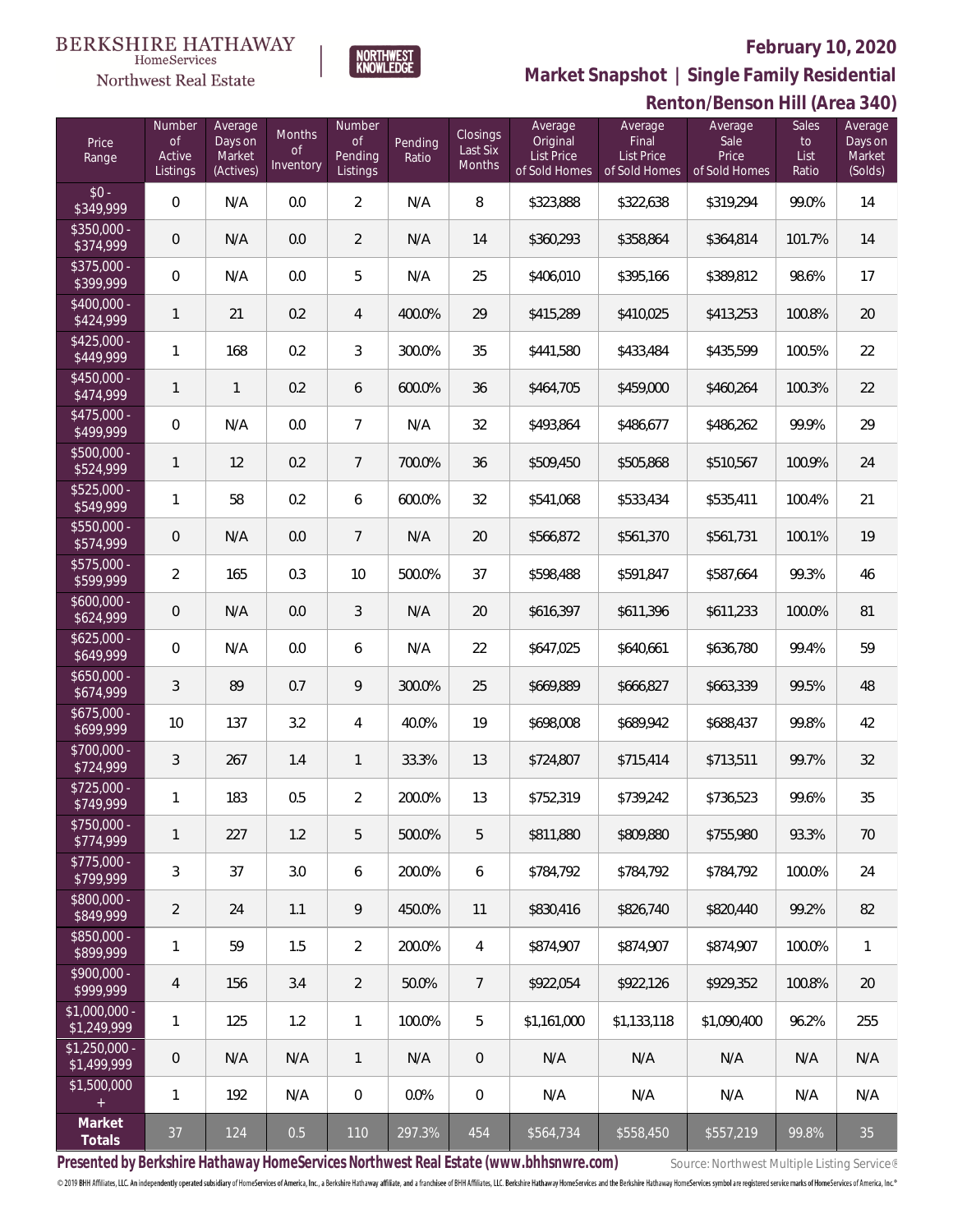Sales List Ratio Average Days on Market (Solds)



**BERKSHIRE HATHAWAY** 

**Renton/Highlands (Area 350) Market Snapshot | Single Family Residential**

#### HomeServices **Northwest Real Estate** Number Average Number Average Average Average Months Closings Days on **Original** Final Sale Price of Pending Last Six Pending Active Market List Price List Price Price Range Ratio Inventory Months of Sold Homes of Sold Homes Listings (Actives) **Listings** of Sold Homes  $\overline{\bullet}$ \$350,000 - \$375,000 - \$400,000 - \$425,000 -

| \$349,999                                       | $\mathbf{0}$   | N/A            | 0.0  | $\mathbf{0}$   | N/A    | 26             | \$330,723   | \$327,261   | \$319,915   | 97.8%  | 17             |
|-------------------------------------------------|----------------|----------------|------|----------------|--------|----------------|-------------|-------------|-------------|--------|----------------|
| $$350,000 -$<br>\$374,999                       | $\overline{0}$ | N/A            | 0.0  | 2              | N/A    | 12             | \$370,145   | \$367,725   | \$357,667   | 97.3%  | 18             |
| $$375,000 -$<br>\$399,999                       | $\overline{0}$ | N/A            | 0.0  | 3              | N/A    | 16             | \$389,293   | \$386,169   | \$387,734   | 100.4% | 11             |
| $$400,000 -$<br>\$424,999                       | 1              | $\overline{4}$ | 0.5  | $\mathbf{1}$   | 100.0% | 12             | \$424,742   | \$421,850   | \$415,329   | 98.5%  | 36             |
| $$425,000 -$<br>\$449,999                       | 1              | 335            | 0.3  | $\overline{4}$ | 400.0% | 21             | \$435,085   | \$431,495   | \$433,738   | 100.5% | 20             |
| $$450,000 -$<br>\$474,999                       | $\overline{2}$ | $\overline{4}$ | 0.7  | 5              | 250.0% | 18             | \$470,424   | \$462,522   | \$460,639   | 99.6%  | 29             |
| $$475,000 -$<br>\$499,999                       | $\overline{0}$ | N/A            | 0.0  | $\overline{0}$ | N/A    | 20             | \$492,102   | \$488,707   | \$485,825   | 99.4%  | 13             |
| \$500,000 -<br>\$524,999                        | 1              | 25             | 0.2  | $\overline{2}$ | 200.0% | 26             | \$524,027   | \$507,976   | \$511,515   | 100.7% | 42             |
| $$525,000 -$<br>\$549,999                       | 1              | 15             | 0.3  | $\mathbf{1}$   | 100.0% | 24             | \$564,552   | \$547,098   | \$538,075   | 98.4%  | 47             |
| \$550,000 -<br>\$574,999                        | $\overline{2}$ | 18             | 0.7  | $\overline{0}$ | 0.0%   | 17             | \$588,491   | \$562,638   | \$557,294   | 99.1%  | 56             |
| $$575,000 -$<br>\$599,999                       | $\overline{2}$ | 65             | 0.5  | 5              | 250.0% | 23             | \$595,400   | \$589,969   | \$584,590   | 99.1%  | 33             |
| $$600,000 -$<br>\$624,999                       | $\overline{0}$ | N/A            | 0.0  | $\overline{0}$ | N/A    | 20             | \$643,326   | \$621,727   | \$610,125   | 98.1%  | 52             |
| $$625,000 -$<br>\$649,999                       | $\mathbf{1}$   | 60             | 0.3  | 3              | 300.0% | 22             | \$652,582   | \$639,757   | \$633,455   | 99.0%  | 53             |
| $$650,000 -$<br>\$674,999                       | $\overline{0}$ | N/A            | 0.0  | $\overline{0}$ | N/A    | 13             | \$689,100   | \$669,296   | \$657,804   | 98.3%  | 58             |
| $$675,000 -$<br>\$699,999                       | 1              | 19             | 0.4  | 3              | 300.0% | 16             | \$718,600   | \$699,543   | \$688,828   | 98.5%  | 52             |
| \$700,000 -<br>\$724,999                        | $\overline{2}$ | 334            | 0.6  | $\overline{2}$ | 100.0% | 21             | \$731,021   | \$721,235   | \$712,169   | 98.7%  | 36             |
| $$725,000 -$<br>\$749,999                       | 1              | 137            | 0.9  | 3              | 300.0% | $\overline{7}$ | \$757,919   | \$745,864   | \$739,471   | 99.1%  | 61             |
| $$750,000 -$<br>\$799,999                       | 5              | 36             | 1.5  | 4              | 80.0%  | 20             | \$794,470   | \$781,675   | \$777,315   | 99.4%  | 51             |
| \$800,000 -<br>\$849,999                        | 3              | 241            | 1.1  | 3              | 100.0% | 17             | \$873,802   | \$835,340   | \$825,300   | 98.8%  | 87             |
| $$850,000 -$<br>\$899,999                       | $\overline{2}$ | $\overline{4}$ | 0.6  | 9              | 450.0% | 21             | \$903,871   | \$874,890   | \$871,685   | 99.6%  | 89             |
| \$900,000 -<br>\$949,999                        | $\overline{2}$ | 36             | 1.2  | 6              | 300.0% | 10             | \$948,734   | \$940,089   | \$924,916   | 98.4%  | 76             |
| \$950,000 -<br>\$999,999                        | $\overline{2}$ | 67             | 2.0  | 4              | 200.0% | 6              | \$1,062,333 | \$987,742   | \$963,667   | 97.6%  | 70             |
| $$1,000,000 -$<br>\$1,249,999                   | 10             | 125            | 3.3  | 6              | 60.0%  | 18             | \$1,144,046 | \$1,113,213 | \$1,089,891 | 97.9%  | 53             |
| $$1,250,000 -$<br>\$1,499,999                   | $\overline{2}$ | 70             | 6.0  | $\overline{2}$ | 100.0% | $\overline{2}$ | \$1,450,000 | \$1,440,000 | \$1,422,500 | 98.8%  | 12             |
| \$1,500,000<br>$\begin{array}{c} + \end{array}$ | $\overline{7}$ | 68             | 42.0 | $\mathbf{1}$   | 14.3%  | 1              | \$1,800,000 | \$1,800,000 | \$1,830,000 | 101.7% | $\overline{7}$ |
| Market<br>Totals                                | 48             | 92             | 0.7  | 69             | 143.8% | 409            | \$640,344   | \$625,470   | \$618,816   | 98.9%  | $44\,$         |

Presented by Berkshire Hathaway HomeServices Northwest Real Estate (www.bhhsnwre.com) Source: Northwest Multiple Listing Service®